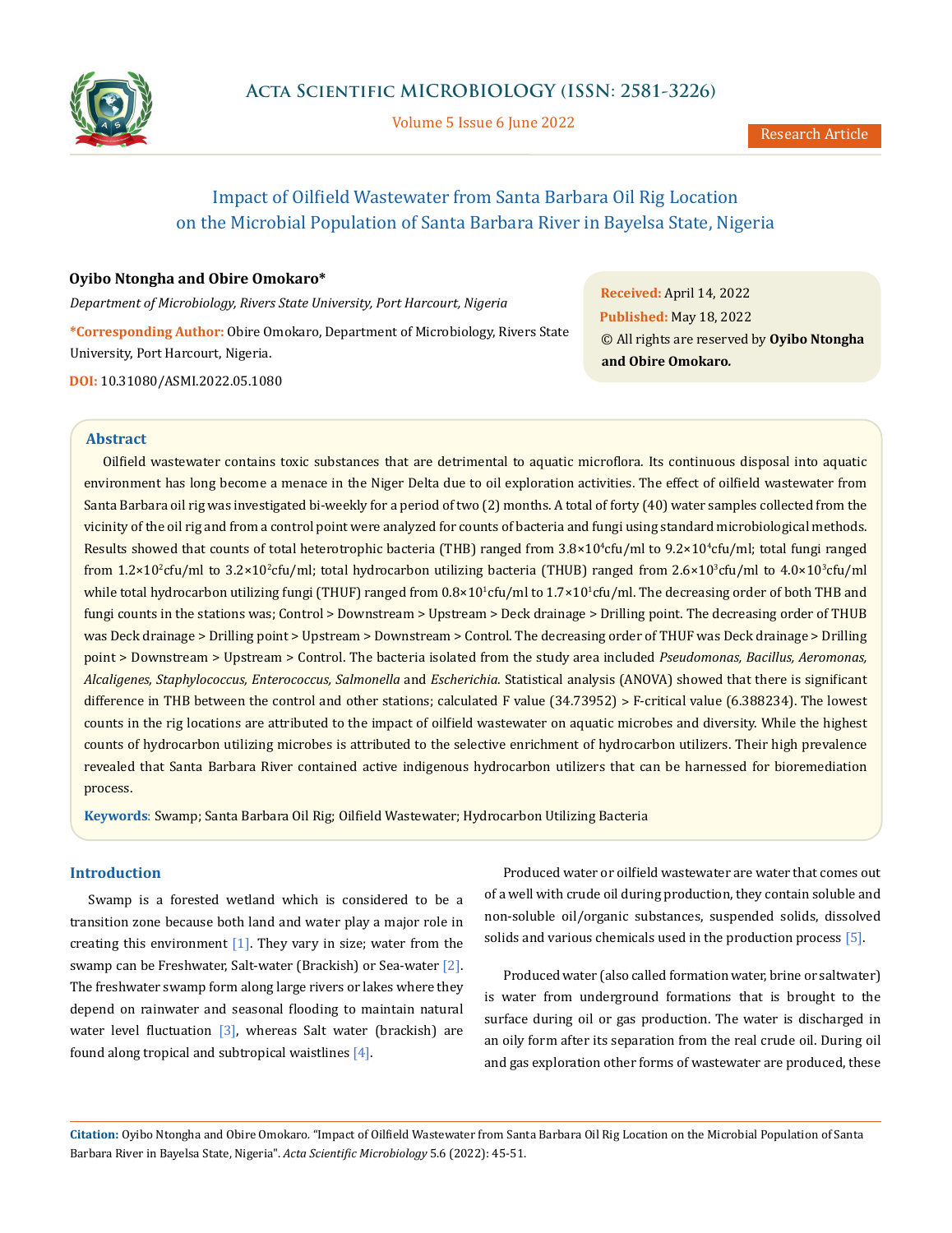include injected water, little quantity of water that is condensed and traces of some chemicals used among which produced water is the highest generated by-product  $[6]$ . The physical and chemical properties of produced water vary considerably depending on the geographic location of the field, the geologic formation, and the type of hydrocarbon product being produced [6-8]. Dispersed oil, aromatic hydrocarbons and alkylphenols (AP), heavy metals, and naturally occurring radioactive material (NORM) are of particular environmental concern because the water has been in contact with hydrocarbon-bearing formations  $[8,9]$ . It contains some of the chemical characteristics of the formations and of the hydrocarbons. It may include water from the reservoir, water previously injected into the formation, and any chemicals added during the production processes. The composition and characteristics of naturally occurring chemical substances in produced water are closely associated to the geological characteristics of each reservoir [8]. Produced water is mostly discharged to the immediate aquatic environment during crude oil production. The organic and inorganic compounds in produced water have higher toxicity to the environment than crude oil itself.

The significance of oil and natural gas in modern civilization is well known. Nevertheless, oil and gas exploration and production activities produce solid, liquid, and gas waste with 80% liquid waste composition, even it reaches 95% in the old oil fields. Produced water is the largest liquid waste generated by the activity [10]. Oilfield wastewater or produced water contains various organic and inorganic components. Discharging produced water can pollute surface and underground water and soil [11]. Global produced water production is estimated at around 250 million barrels per day compared with around 80 million barrels per day of oil. As a result, water to oil ratio is around 3:1 that is to say water cut is 70%. Oilfields are responsible for more than 60% of produced water generated worldwide  $[11,12]$ . Continuation of large produced water discharges is expected because the water cut (the relative amount of water to oil) increases with the age of the production wells [11,13]. Thus, the question of biological effects of produced water discharges is a matter of continued relevance. Usually, produced water is treated to remove dispersed oil by either flotation or gravity in separation tank batteries, and then discharged to the environment. Alternatively, it may be injected into a nearby non-producing well  $[14]$ . Produced water need treatment to meet the quality requirement of wastewater set by

the Government before being disposed to the environment [15,16]. The utilization of the produced water and the disposal of untreated produced water containing hazardous materials can interfere with the environmental sustainability. The aim of this study was to evaluate the impact of oilfield wastewater from the vicinity of Santa Barbara oil rig on the Santa Barbara River in Bayelsa state, Nigeria.

## **Materials and Methods**

#### **Description of study area**

Santa Barbara oil rig also known as OML 29 or Santa Barbara flow Station (OML 29) is an onshore oil production platform located in Santa Barbara River, South of Brass Creek and East of Odiama Creek in Nembe local government Area of Bayelsa State, Nigeria. It is owned by Nigerian National Petroleum Corporation (NNPC) and AIETO Energy Resources. Its geographical coordinates are Latitude  $4.3358,4^{\circ}$  20. 89" North and Longitude 6.6022, 6 $^{\circ}$  36. 81" East.

#### **Collection of samples**

Oilfield wastewater samples were collected from Santa Barbara flow Station (OML 29) using sterilized glass bottles. Water samples were collected from Drilling point, Deck drainage, upstream, downstream and from a control point on the Santa Barbara River. The drilling point sample was collected from the drilling point of the oil rig, while the deck drainage sample was collected from the deck on the point of drilling. On the other hand, the upstream and downstream samples were collected from a point 500m to the left and to the right from the drilling point. While the Control sample was collected from 2km upstream from the point of drilling. Immediately after collection of each sample, sample bottles were appropriately labeled and immediately stored in an ice packed cooler box. The samples were thereafter transported to the laboratory within 24 hours for processing and microbiological analyses. Sample storage was done according to standard laboratory practices as recommended by the American Public Health Association (APHA) [17]. At the end of each analysis, sample containers were thoroughly washed and rinsed with distilled water. Water samples were collected bi-weekly for two (2) months of November and December to April. A total of forty (40) water samples collected from the drilling point, upstream, downstream (vicinity of the Santa Barbara oil rig) and from a

**Citation:** Oyibo Ntongha and Obire Omokaro*.* "Impact of Oilfield Wastewater from Santa Barbara Oil Rig Location on the Microbial Population of Santa Barbara River in Bayelsa State, Nigeria". *Acta Scientific Microbiology* 5.6 (2022): 45-51.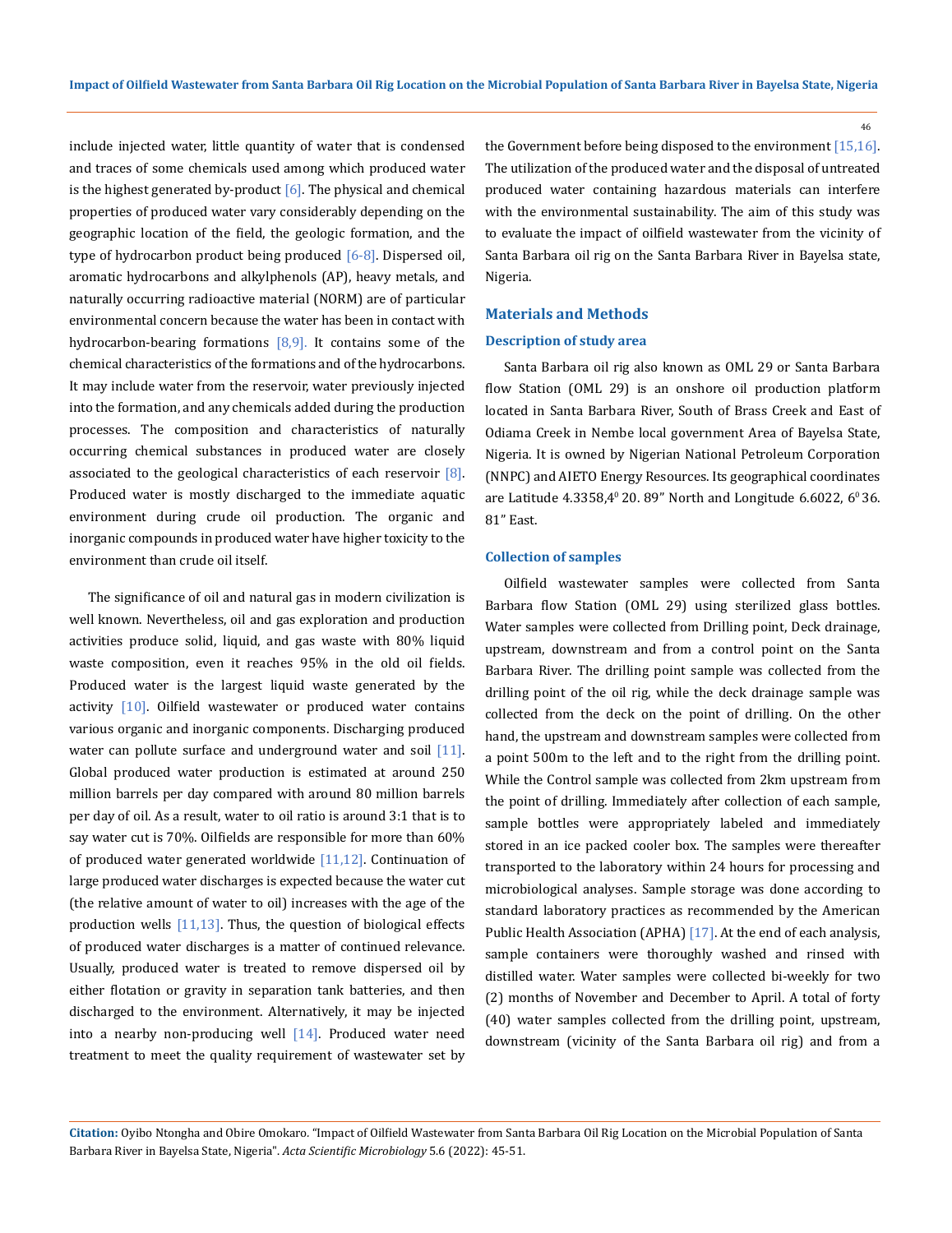control point were analyzed for counts of bacteria and fungi using standard microbiological methods.

#### **Media preparation**

Nutrient Agar was used for total heterotrophic bacterial count; Potato dextrose agar was used for total fungal count while Mineral salt agar medium prepared according to the modified minimal salts medium (MSM) composition of Mills., *et al.*[18] was used for the isolation of total hydrocarbon utilizing bacteria and fungi. Minimal salts medium (MSM) composition is - [MgSO<sub>4</sub>.7H<sub>2</sub>O (0.42g), KCL  $(0.29g)$ , KH $_{2}$ PO $_{4}$  (0.83g), Na $_{2}$ HPO $_{4}$  (1.25g) NaNO $_{3}$  (0.42), agar (20g)] in 1 Litre of distilled water. The mixture was thoroughly mixed and autoclaved at 15psi at 121°C for 15mins and was allowed to cool to 45°C. The medium was prepared by the addition of  $1\%$  (v/v) crude oil sterilized with 0.22 μm pore size Millipore filter paper to sterile MSM, which has been cooled to  $45^{\circ}$ C under aseptic condition [19]. The MSM and crude oil were then mixed thoroughly and aseptically dispensed into sterile Petri dishes to set.

# **Microbiological analysis of the oilfield wastewater samples Determination of total heterotrophic bacterial (THB) count of oilfield wastewater**

The total heterotrophic bacterial (THB) count was determined using the nutrient agar and spread plate technique as described by Prescott., *et al.* [20]. An aliquot (0.1 ml) of each serially diluted sample using dilution factors of  $10^{-4}$  for oilfield wastewater and of 10<sup>-5</sup> for the other river water samples were separately inoculated onto different sterile nutrient agar plates in triplicates. The plates were incubated at 37°C in an inverted position for 24 hours. After incubation, colonies that developed on the plates were counted and only counts of between 30 and 300 were recorded. The average values of replicate plates were calculated and expressed as colony forming unit - cfu/ml for oilfield wastewater or river water [21].

# **Determination of total fungi count of samples of oilfield wastewater**

The total count of fungi in the samples was also determined by the spread plate technique. An aliquot (0.1 ml) of serial dilution  $(10<sup>-2</sup>)$  of each of the various samples was plated onto separate Potato dextrose agar plates to which 0.1 ml of streptomycin solution was incorporated to suppress bacterial growth. The plates were incubated at 28°C for 5-7 days and the discrete colonies that developed were enumerated as the viable counts (CFU) of fungi in the oilfield wastewater [21].

### **Hydrocarbon utilizing bacterial count (HUB) of samples**

Total hydrocarbon utilizing bacteria count of oilfield wastewater samples was determined by inoculating 0.1 ml of the serially diluted samples  $(10^{-4})$  on mineral salt agar. The Vapor Phase Transfer method was adopted by the use of sterile filter paper discs that were impregnated with filter sterilized crude oil which served as the only carbon source in the mineral salt agar [21]. The sterile crude oil-soaked filter papers were aseptically transferred to the inside covers of the inoculated Petri dishes and incubated for 5 days at room temperature. Colonies that develop were counted and the average of duplicate colonies were calculated and recorded as colony forming units per ml (cfu/ml) of sample.

## **Hydrocarbon utilizing fungal count (HUF) of samples**

Total hydrocarbon utilizing fungal count of oilfield wastewater was determined by inoculating 0.1 ml of the serially diluted samples  $(10<sup>-2</sup>)$  on mineral salt agar. The mineral salt medium will be supplemented with streptomycin (0.1 ml) to suppress bacterial growth [21]. The Vapor Phase Transfer method was adopted by the use of sterile filter paper discs that were soaked in filter sterilized crude oil which served as the only carbon source in the mineral salt agar. The sterile crude oil-soaked filter papers were aseptically transferred to the inside covers of the inoculated Petri dishes and incubated for 5 days at room temperature. Colonies that develop were counted and average of duplicate colonies were calculated and recorded as colony forming units per ml (cfu/ml) of water sample.

# **Characterization and identification of bacterial isolates from samples**

The cultural, morphological, microscopic characteristics of the pure isolates from the study were observed and recorded. The morphological and biochemical tests conducted using the isolates included Gram staining, motility, catalase, oxidase, citrate utilization, sugar fermentation, hydrogen supplied production, indole production, methyl red and Voges Proskauer test. Results of the morphological and biochemical characteristics of the isolates were compared with those of known Taxa using Bergey's manual of determinative bacteriology [22].

#### **Statistical analysis**

Statistical analysis was also conducted using Duncan Multiple Range test and Analysis of variance to determine whether there is significant difference between various concentration of oil field wastewater and period of incubation.

**Citation:** Oyibo Ntongha and Obire Omokaro*.* "Impact of Oilfield Wastewater from Santa Barbara Oil Rig Location on the Microbial Population of Santa Barbara River in Bayelsa State, Nigeria". *Acta Scientific Microbiology* 5.6 (2022): 45-51.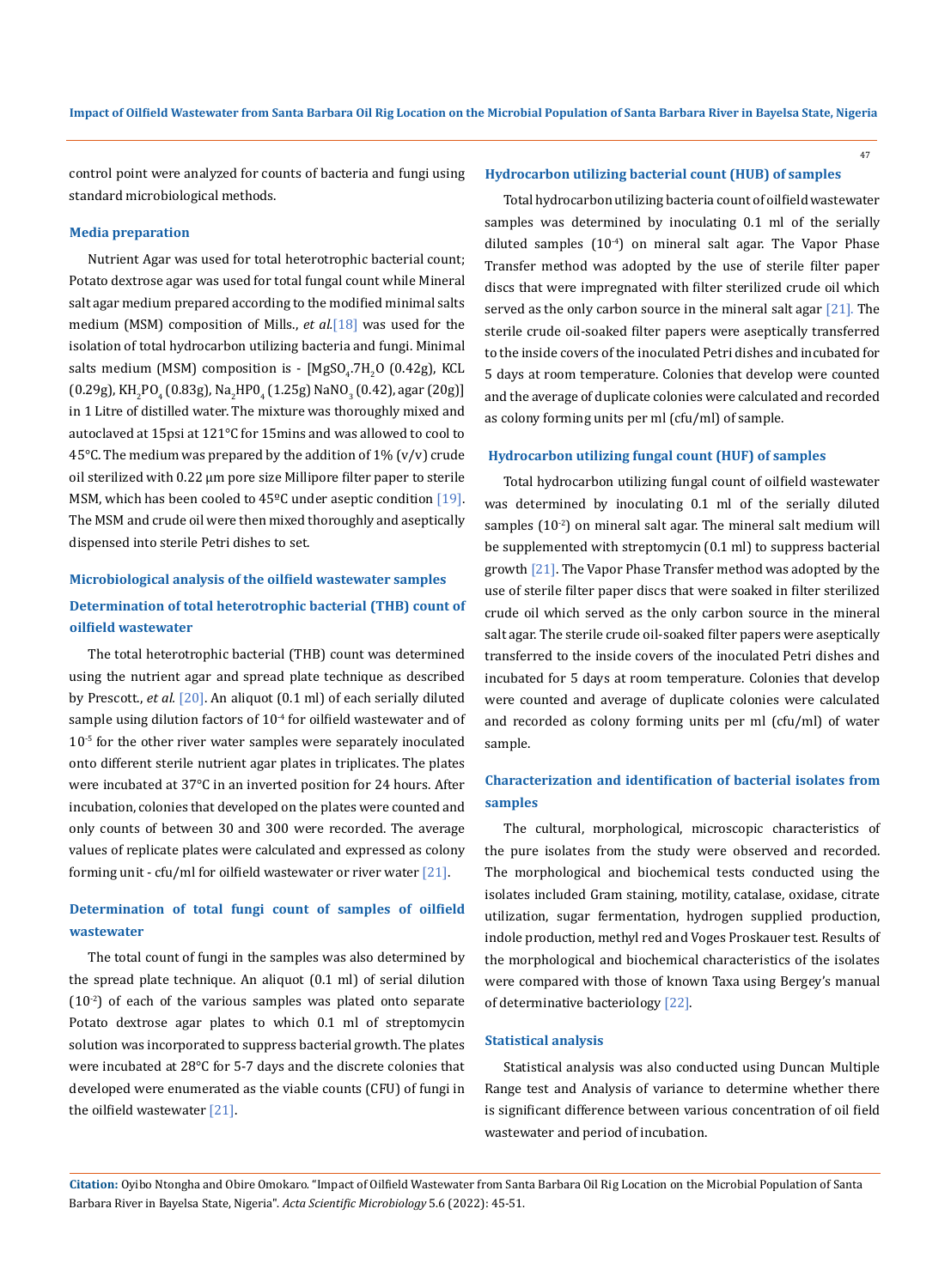### **Results**

In the month of November, the total Heterotrophic bacteria count ranged from  $4.5 \times 10^4$ cfu/ml to  $9.2 \times 10^4$ cfu/ml, the highest count was obtained in the Control while the lowest was observed in the Drilling point. The total fungal counts (TFC) ranged from 1.5  $\times$  10<sup>2</sup>cfu/ml to 2.6  $\times$  10<sup>2</sup>cfu/ml. The highest count was recorded in the Control while the lowest was observed in the Drilling point. The Total Hydrocarbon Utilizing Bacteria (HUB) count ranged from 4.5  $\times$  10<sup>4</sup>cfu/ml to 3.0  $\times$  10<sup>4</sup>cfu/ml. The highest count was observed in the Drilling point while the lowest was recorded in Control. The total Hydrocarbon Utilizing Fungi (HUF) counts ranged from 1.8  $\times$  $10<sup>2</sup>$ cfu/ml to  $1.2 \times 10<sup>4</sup>$ cfu/ml. The highest was recorded in the Deck Drainage while the lowest was recorded in the Control.

The month of December, the total Heterotrophic bacteria count ranged from  $3.8 \times 10^4$ cfu/ml to  $8.2 \times 10^4$ cfu/ml, the highest count was obtained in the Control while the lowest was observed in the Deck Drainage and Drilling Point. The total fungal counts (TFC) ranged from  $1.3 \times 10^2$ cfu/ml to  $2.2 \times 10^2$ cfu/ml. The highest count was recorded in the Control while the lowest was observed in the Drilling point. On the other hand, total Hydrocarbon Utilizing Bacteria (HUB) count ranged from  $3.7 \times 10^4$ cfu/ml to  $1.7 \times 10^4$ cfu/ ml. The highest count was observed in the Deck Drainage while the lowest was recorded in Control. The total Hydrocarbon Utilizing Fungi (HUF) counts ranged from  $1.7 \times 10^{2}$ cfu/ml to  $0.4 \times 10^{4}$ cfu/ ml. The highest was recorded in the Deck Drainage while the lowest was recorded in the Control.

The results of the microbial counts (log10cfu/ml) of total heterotrophic bacteria and total fungi and of hydrocarbon utilizing bacteria and fungi obtained for the various sampling points during the months of November and December are as shown in figure 1 and 2 respectively.







#### December.

The microbiological counts (Log10cfu/ml) obtained in the various sampling points throughout the study are as shown in figure 3. The highest count of Total Heterotrophic Bacteria (THB) was recorded in the Control, while the lowest was observed in the Deck drainage. The highest count of total fungal counts (TFC) was recorded in the Control, while the lowest was observed in both the Deck drainage and Drilling point. On the other hand, the highest count of both the Total Hydrocarbon Utilizing Bacteria (HUB) and total Hydrocarbon Utilizing Fungi (HUF) was observed in the Deck Drainage, while the lowest was recorded in Control.



**Figure 3:** Microbial Counts of Santa Barbara.

The Analysis of variance (ANOVA) obtained for the microbial counts of Santa Barbara during the study period is as shown in table 1 below.

F values in both rows (groups of microorganisms) and columns (different locations in Santa Barbara) are greater than the F critical values; therefore, Null Hypothesis is rejected. That is, there is

**Citation:** Oyibo Ntongha and Obire Omokaro*.* "Impact of Oilfield Wastewater from Santa Barbara Oil Rig Location on the Microbial Population of Santa Barbara River in Bayelsa State, Nigeria". *Acta Scientific Microbiology* 5.6 (2022): 45-51.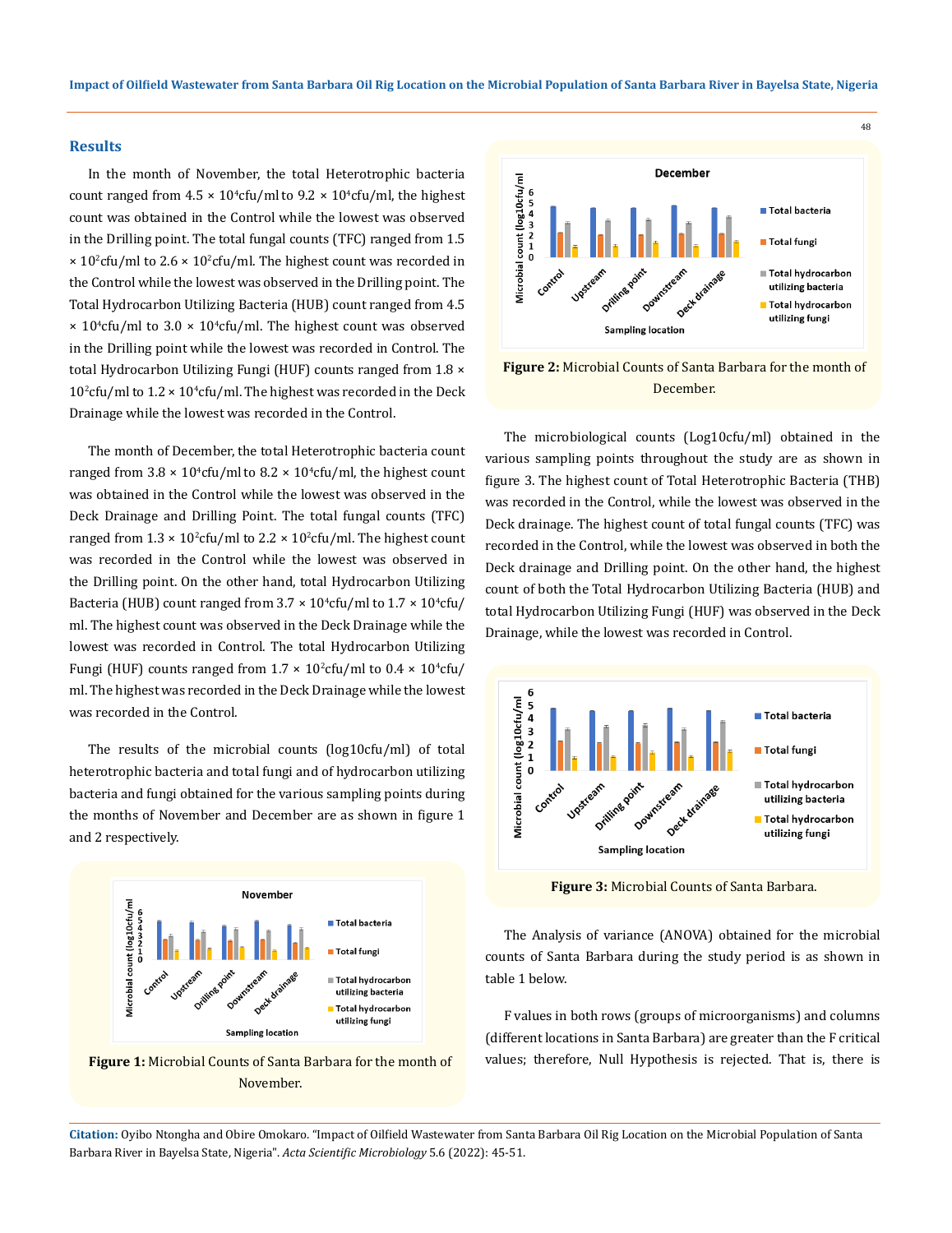| <b>Source of variation</b> | SS       | df | <b>MS</b> |          | P-value  | <b>F</b> crit |
|----------------------------|----------|----|-----------|----------|----------|---------------|
| Rows                       | 840251.8 | 4  | 210062.9  | 34.73952 | 0.002305 | 6.388234      |
| Columns                    | 96308.93 |    | 96308.93  | 15.92725 | 0.016253 | 7.70865       |
| Error                      | 24187.2  | 4  | 6046.801  |          |          |               |
| Total                      | 960747.9 | 9  |           |          |          |               |

**Table 1:** ANOVA for microbial counts of Santa Barbara.

significant difference between the groups of microorganisms in the Control location and in the other locations of Santa Barbara.

The bacteria isolated from Santa Barbara rig location are shown in table 2. The predominant bacteria are of the genera; *Pseudomonas, Bacillus, Aeromonas, Alcaligenes, Staphylococcus, Enterococcus, Salmonella* and *Escherichia*.

| <b>Isolate</b><br>code | <b>Organism</b>           | <b>Isolate</b><br>code | <b>Organism</b>         |  |
|------------------------|---------------------------|------------------------|-------------------------|--|
| SB <sub>1</sub>        | Pseudomonas spp           | <b>SB10</b>            | Escherichia coli        |  |
| SB <sub>2</sub>        | Aeromonas spp             | SB11                   | Salmonella spp          |  |
| SB <sub>3</sub>        | Staphylococcus spp        | SB <sub>12</sub>       | Pseudomonas spp         |  |
| SB <sub>4</sub>        | Alcaligenes spp           | SB13                   | Staphylococcus spp      |  |
| SB <sub>5</sub>        | <i>Staphylococcus</i> spp | <b>SB14</b>            | Pseudomonas spp         |  |
| SB6                    | Pseudomonas spp           | SB15                   | <i>Enterococcus</i> spp |  |
| SB7                    | Pseudomonas spp           | SB <sub>16</sub>       | Escherichia spp         |  |
| SB8                    | <i>Enterococcus</i> spp   | <b>SB17</b>            | Bacillus spp            |  |
| SB <sub>9</sub>        | Pseudomonas spp           |                        |                         |  |

**Table 2:** Bacteria Isolates from Santa Barbara

Key: SB = Santa Barbara.

## **Discussion**

The present study has revealed the microbial counts of heterotrophic and hydrocarbon-utilizing bacteria and fungi and types of bacteria in the vicinity of the Santa Barbara oil rig location. The results showed that counts of both heterotrophic bacteria and fungi occurred in the decreasing order for both the months of November (Figure 1) and December (Figure 2) as Control > Downstream > Upstream > Deck drainage > Drilling point. While it was almost the reverse for the counts of hydrocarbon utilizing bacteria in the decreasing order for both the months of November and December as Deck drainage > Drilling point > Upstream > Downstream > Control. And for the counts of hydrocarbon utilizing fungi as Deck drainage > Drilling point > Downstream > Upstream > Control. These were also the trend for the total counts throughout the duration of the study as shown in Figure 3. This reverse trend of the counts of hydrocarbon utilizing bacteria as compared to the counts of both heterotrophic bacteria and fungi indicated that the oil production activities and oilfield wastewater has an effect on the ecology and metabolic activities of the microorganisms. Although statistical analysis showed that there was no significant difference in the counts of total heterotrophic bacteria and fungi between the control and the sampling stations, their low counts in the rig location are attributed to the selective enrichment of hydrocarbon utilizing microorganisms and also of the impact of oilfield wastewater on aquatic microbes and diversity. The high prevalence of hydrocarbon utilizing microorganisms revealed that Santa Barbara River contained active indigenous hydrocarbon utilizers which can be harnessed for bioremediation process.

The high count of both hydrocarbon utilizing bacteria and fungi obtained in the vicinity of the oil rig in this study signifies the impact of the oil production activities and oilfield wastewater on the Santa Barbara River. The high prevalence hydrocarbon utilizing bacteria and fungi found in this study concurs with a research carried out by Aleruchi and Obire [23]. They also reported that the high counts of hydrocarbon utilizing bacteria and fungi in wastewater samples can be attributed to inorganic and organic constituent found in the oilfield wastewater that serves as nutrient for bacteria and fungi growth. The continuous discharge of treated oilfield wastewater will have a deleterious effect on the proper functioning of the aquatic ecosystem thereby affecting aquatic and agricultural resources that are of economic importance [24].

On the other hand, bacterial and fungal populations play a role in degradation of hydrocarbon contaminations. Atlas [25] and Leahy and Colwell [26] reported that the rate of petroleum hydrocarbon biodegradation in nature is determined by the populations of

**Citation:** Oyibo Ntongha and Obire Omokaro*.* "Impact of Oilfield Wastewater from Santa Barbara Oil Rig Location on the Microbial Population of Santa Barbara River in Bayelsa State, Nigeria". *Acta Scientific Microbiology* 5.6 (2022): 45-51.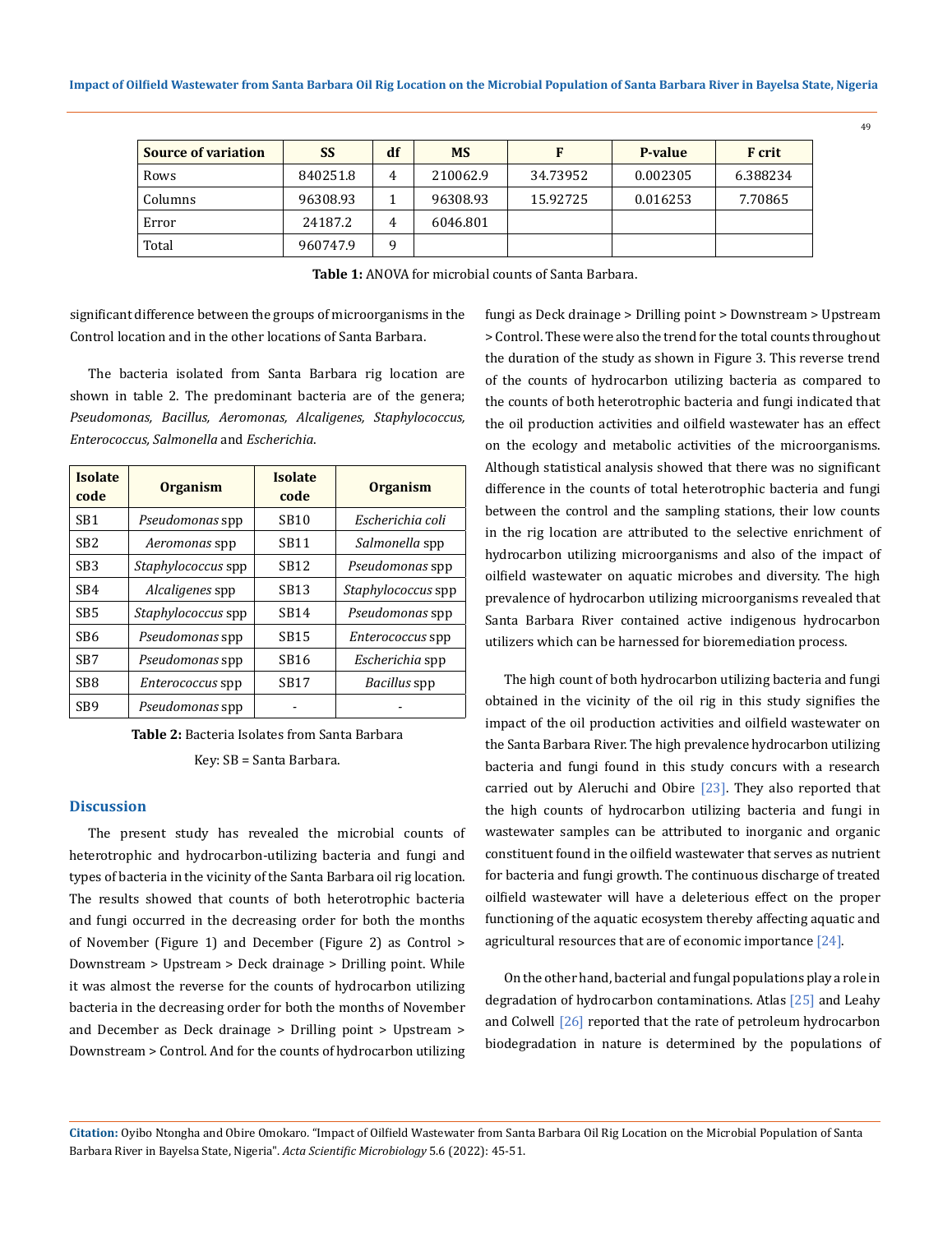indigenous hydrocarbon degrading microorganisms. Leahy and Colwell [26] concluded that hydrocarbon biodegradation depends on the composition of the microbial community and its adaptive response to the presence of hydrocarbons. This is supported by the fact that both counts of heterotrophic bacteria and fungi counts were highest in the control water samples than in the water samples from the vicinity of the Santa Barbara oil rig location. While the reverse was the case for hydrocarbon utilizing bacterial and fungal counts in the study.

The bacteria isolated during the study were; *Pseudomonas*, *Bacillus*, *Aeromonas*, *Alcaligenes*, *Staphylococcus*, *Enterococcus*, *Salmonella* spp and *Escherichia coli* which are also hydrocarbon utilizing bacteria indicated that the oilfield waste water contained high hydrocarbon contents. Similar organisms were also isolated by Aleruchi and Obire [27] indicating high hydrocarbon content contained in the oilfield wastewater that is being discharged into Santa Barbara River.

## **Conclusion and Recommendations**

The hydrocarbon utilizing bacteria plays an important role in the bioremediation of oil polluted environment. The occurrence of these microorganisms in the waste water may be to the constant exposure of these microorganisms to hydrocarbon (oily) components of the waste water which could have made the organisms to have the ability to utilize and grow in the presence of the hydrocarbon. The high prevalence of hydrocarbon utilizers in the sampling stations suggests that the hydrocarbon utilizers were adapted to the quantity of hydrocarbons in the environment and hereby increased the number of hydrocarbon utilizers in the polluted area. The study also revealed that most of the organisms isolated as total heterotrophic bacteria and total fungi were part of the utilizers. The response of these microorganisms in the oil polluted environment suggests that the isolated bacteria and fungi could utilize the crude oil as energy and carbon source which serves as nutrient for their growth. The occurrence of these viable bacteria and fungi in the oilfield wastewater in the present investigation can be harnessed as bioremediation agent in crude oil cleanup exercise in polluted environments.

## **Bibliography**

1. National Geographic Society. "National Geographic Society Quarterly report". (2011): 230-232.

- 2. Keddy PA. "Wetland Ecology: Principle and Conservation 2<sup>nd</sup> Edition". Cambridge University Press. (2010): 497.
- 3. Hughes FMR. "The flooded forest; Guidelines for Policy Makers and River Manager in Europe on the restoration of Flood Plain Forest (FLOBAR)". Department of Geography, University" of Cambridge, United Kingdom. (2003): 96.
- 4. Mitsch W J and Gosselink J G. "Wetland". Hoboken New Jersey; John Wiley and Sons Incorporation (2015).
- 5. Jerry M N., *et al*[. "Oil well produced water discharges to the](https://pubmed.ncbi.nlm.nih.gov/16713621/)  North Sea". *[Marine Environmental Research](https://pubmed.ncbi.nlm.nih.gov/16713621/)* 62.3 (2006): 224- [246.](https://pubmed.ncbi.nlm.nih.gov/16713621/)
- 6. [Gazali AK. "Environmental impact of produced water and](http://www.iosrjen.org/Papers/vol7_issue6/Version-1/D0706012229.pdf)  [drilling waste discharges from Niger Delta petroleum](http://www.iosrjen.org/Papers/vol7_issue6/Version-1/D0706012229.pdf)  industry". *[Journal of Engineering \(IOSRJEN\)](http://www.iosrjen.org/Papers/vol7_issue6/Version-1/D0706012229.pdf)* 7.6 (2017): 22-29.
- 7. Ekins P., *et al*[. "Zero emissions of oil in water from offshore](https://www.researchgate.net/publication/223892790_Zero_emissions_of_oil_in_water_from_offshore_oil_and_gas_installations_economic_and_environmental_implications)  [oil and gas installations: Economic and environmental](https://www.researchgate.net/publication/223892790_Zero_emissions_of_oil_in_water_from_offshore_oil_and_gas_installations_economic_and_environmental_implications)  implications". *[Journal of Cleaner Production](https://www.researchgate.net/publication/223892790_Zero_emissions_of_oil_in_water_from_offshore_oil_and_gas_installations_economic_and_environmental_implications)* 15.13 (2007): [1302-1315.](https://www.researchgate.net/publication/223892790_Zero_emissions_of_oil_in_water_from_offshore_oil_and_gas_installations_economic_and_environmental_implications)
- 8. Bakke T., *et al*[. "Environmental impacts of produced water](https://www.sciencedirect.com/science/article/pii/S0141113613001621)  [and drilling waste discharges from the Norwegian offshore](https://www.sciencedirect.com/science/article/pii/S0141113613001621)  petroleum industry". *[Marine Environmental Research](https://www.sciencedirect.com/science/article/pii/S0141113613001621)* 92 [\(2013\): 154-169.](https://www.sciencedirect.com/science/article/pii/S0141113613001621)
- 9. Neff JM., *et al*[. "Produced water: overview of composition,](https://id.scribd.com/document/267721195/Produced-Water-Overview-of-Composition-Fates-and-Effects)  [fates, and effects". In: K. Lee and J. Neff \(Eds.\). Produced Water:](https://id.scribd.com/document/267721195/Produced-Water-Overview-of-Composition-Fates-and-Effects)  [Environmental Risks and Advances in Mitigation Technologies.](https://id.scribd.com/document/267721195/Produced-Water-Overview-of-Composition-Fates-and-Effects)  [Springer Science Publishers, New York \(2011\): 3-56.](https://id.scribd.com/document/267721195/Produced-Water-Overview-of-Composition-Fates-and-Effects)
- 10. Hasiany., *et al*[. "Pollution impact and alternative treatment for](https://www.e3s-conferences.org/articles/e3sconf/pdf/2018/06/e3sconf_icenis2018_03004.pdf)  produced water". *[Journal of Natural Resources and Environment](https://www.e3s-conferences.org/articles/e3sconf/pdf/2018/06/e3sconf_icenis2018_03004.pdf)  Management* [5.1 \(2015\): 25-32.](https://www.e3s-conferences.org/articles/e3sconf/pdf/2018/06/e3sconf_icenis2018_03004.pdf)
- 11. Ahmadun FR., *et al*[. "Review of technologies of oil and gas](https://www.sciencedirect.com/science/article/abs/pii/S030438940900778X)  produced water treatment". *[Journal of Hazardous Materials](https://www.sciencedirect.com/science/article/abs/pii/S030438940900778X)* [170.2-3 \(2009\): 530-551.](https://www.sciencedirect.com/science/article/abs/pii/S030438940900778X)
- 12. Khatib Z and Verbeek P. "Water to value-produced water management for sustainable field development of mature and green fields". SPE International Conference on Health, Safety and Environment in Oil and Gas Exploration and Production, Kuala Lumpur, Malaysia, 20-22 March. (2002).
- 13. Chen Z., *et al*[. "Modeling and assessment of the produced](https://www.researchgate.net/publication/260779769_Modeling_and_Assessment_of_the_Produced_Water_Discharges_from_Offshore_Petroleum_Platforms)  [water discharges from offshore petroleum platforms".](https://www.researchgate.net/publication/260779769_Modeling_and_Assessment_of_the_Produced_Water_Discharges_from_Offshore_Petroleum_Platforms) *Water [Quality Research Journal](https://www.researchgate.net/publication/260779769_Modeling_and_Assessment_of_the_Produced_Water_Discharges_from_Offshore_Petroleum_Platforms)* 42.4 (2007): 303-310.

**Citation:** Oyibo Ntongha and Obire Omokaro*.* "Impact of Oilfield Wastewater from Santa Barbara Oil Rig Location on the Microbial Population of Santa Barbara River in Bayelsa State, Nigeria". *Acta Scientific Microbiology* 5.6 (2022): 45-51.